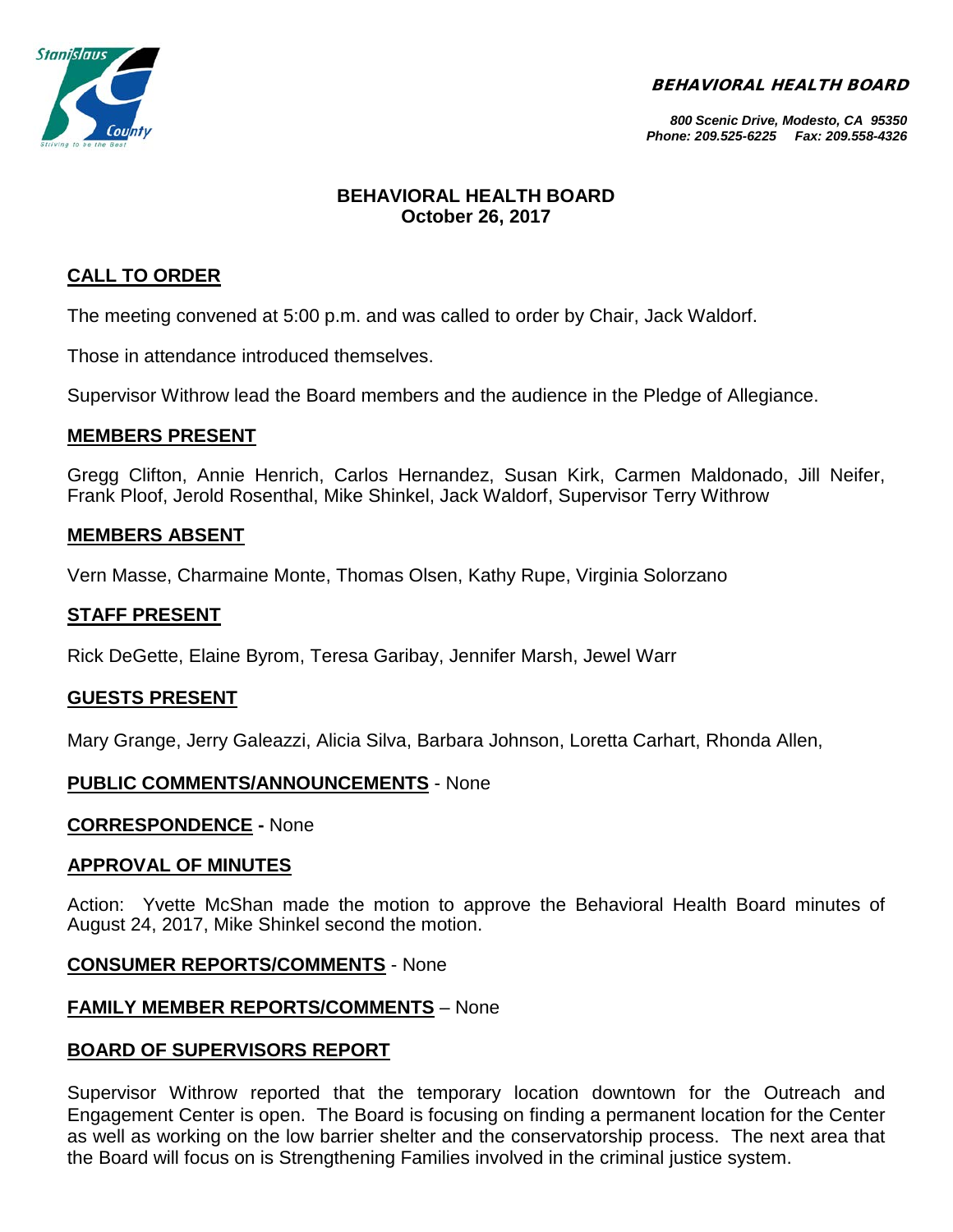# **PRESENTATION -** Review of Behavioral Health Board (BHB) Annual Report

Chairs of each committee reviewed their section of the Annual Report. The target date to present to the Board of Supervisors is November 7, 2017.

# **SLATE OF OFFICERS**

Frank explained during the Merge Committee a decision was made for Jack Waldorf to Chair the new Behavioral Health Board Committee and Mike Shinkel will take the position of Vice-Chair. It was also decided that when elections occur in November 2017, that Jack and Mike would switch positions. However, after a discussion, Jack and Mike felt that the positions would remain the same. These positions are for a two-year term.

## **COMMITTEE REPORTS**

Committee reports were deferred in lieu of reviewing the BHB Annual Report.

# **CULTURAL COMPETENCY, EQUITY AND SOCIAL JUSTICE COMMITTEE (CCESJC)**

Carmen shared recognition highlights from the Stanislaus County 2017 Diversity Week. The following are some of the presentations made to the committee: Homeless Persons Memorial Day, CCESJC Cultural Competence Champion Award, Latino Behavioral Health Conference, Cultural Competence Summit, Life Path Program, and the 2016 Dionicio Cruz Award.

Yvette commended Carmen for her hard work to the Board and the community.

## **DEPARTMENT REPORT**

Rick DeGette shared that President Trump has declared an opioid crisis in this county. Stanislaus County has been actively engaged in bringing to fruition our new Drug Medi-Cal Organized Delivery System (DMC-ODS). The application for services and operation has been approved and the financial plan is due next Tuesday, October 31, 2017. This plan will allow us to significantly expand the service delivery being offered. There is currently two narcotic treatment program service components in Stanislaus County, one being Genesis and the other Aegis. Aegis has been working with us closely to identify unmet needs. The implementation target date for provision of services is July 1, 2018. Rick reported that an invitation was sent to those who will participate in the Assisted Outpatient Treatment (AOT) Implementation Workgroup, the first meeting will be on November 3, 2017. Rick shared that CBHDA is using a scorecard for the legislative process. There are some key initiatives such as AB1315, which is funding (including private funding) for Prevention Early Intervention for early psychosis and mood disorders – this bill has been signed into law. Elaine will send the scorecard to members. Rick conveyed that 16 open positions would be filled including an Ethnic Services Manager.

## **ANNOUNCEMENTS**

Jack asked if any members are currently not receiving e-mail notifications on trainings open to the community such as the Mental Health First Aid class so they can be added to the distribution list. Carlos Hernandez and Lt. Clifton will be added.

Elaine announced that the Behavioral Health Board Meeting on November 16, 2017, would be held at SRC, 1904 Richland Avenue, Ceres, at 5:00 p.m.